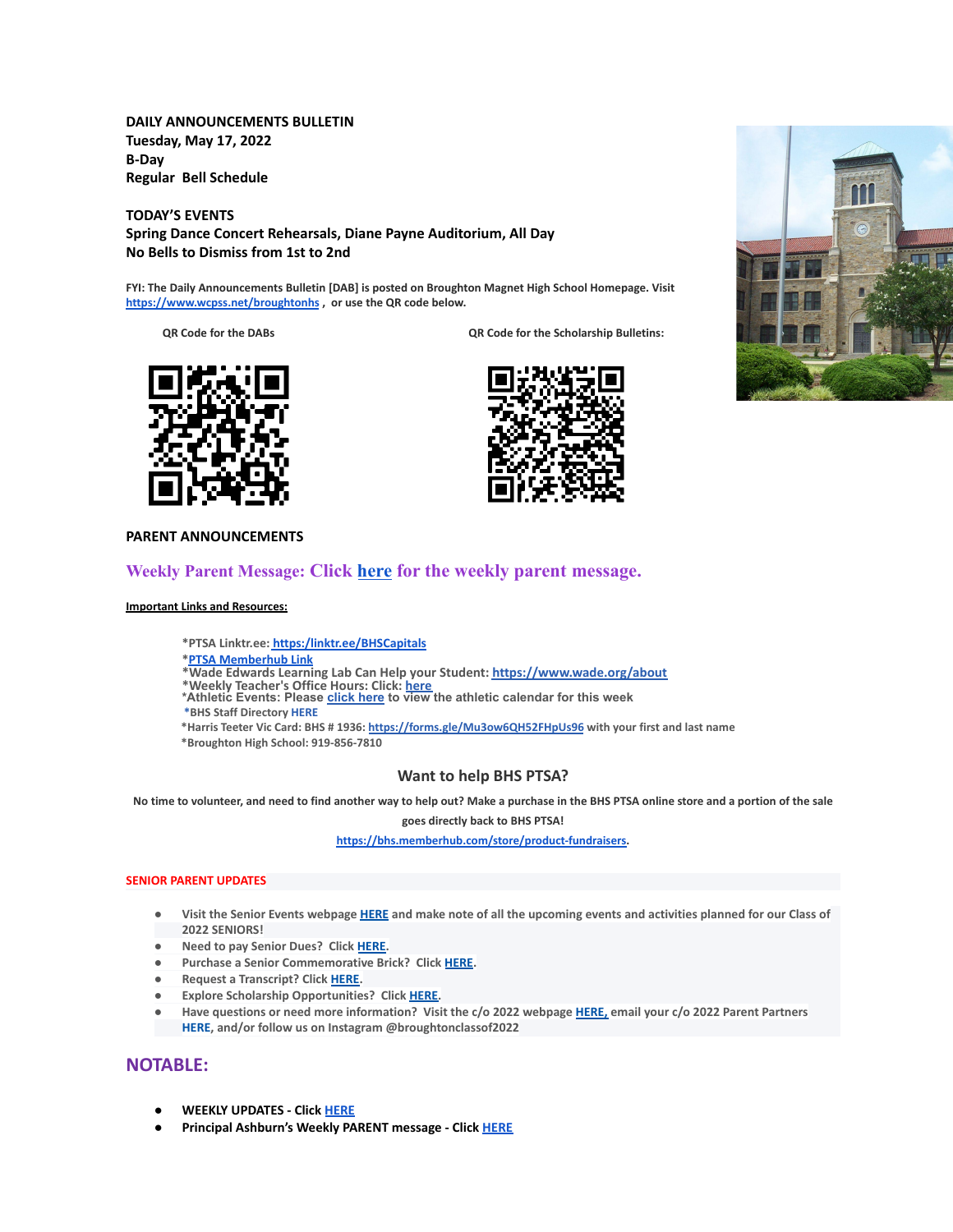- **● This weeks PTSA message Click [HERE](https://bhs.memberhub.com/sends/5a5d78ea-5171-46b7-86fb-19c3d16d11af/view/)**
- **● Broughton MUSICAL PERFORMANCE Click [HERE](https://www.wcpss.net/site/default.aspx?PageType=3&DomainID=4392&ModuleInstanceID=21100&ViewID=6446EE88-D30C-497E-9316-3F8874B3E108&RenderLoc=0&FlexDataID=249883&PageID=9712)**
- **● Broughton DANCE-A-THON Click [HERE](https://www.wcpss.net/site/default.aspx?PageType=3&DomainID=4392&ModuleInstanceID=21100&ViewID=6446EE88-D30C-497E-9316-3F8874B3E108&RenderLoc=0&FlexDataID=250036&PageID=9712)**
- **● Student Daily Announcement Bulletin Click [HERE](https://www.wcpss.net/domain/14645)**
- **● Senior Activities, Calendar and Details Click [HERE](https://www.wcpss.net/domain/13527)**
- **● Sign up for PTSA Communications Click [HERE](https://bhs.memberhub.com/join/6211b1)**

**● GLOBAL POINTS OF PROGRESS - United States: In 10 years since its founding, the National Registry of Exonerations has recorded over 3,000 people being granted freedom, dating back to 1989.** The 2021 annual report, released in April, includes 161 people exonerated in 2021, just under half of whom had been convicted of homicide. On average, the exonerated defendants spent 11.5 years in jail for crimes they did not commit.

### **STUDENT ANNOUNCEMENTS [GENERAL]**

**Enloe will be offering in-person summer school courses for first-time credit in the following classes: NC Math 2 Honors NC Math 3 Honors Precalculus Honors Chemistry Honors (only for rising 10th - 12th grade) Healthful Living (standard level only) Economics and Personal Finance Honors Tuition is \$375 (with the option for fee reduction) and students can apply on the Enloe website by completing a short registration form here: <https://www.wcpss.net/domain/9875> We are asking that students submit a registration request by May 20th.**

**Broughton Dance Department is proud to present the 20th anniversary show weekend: Legacy. Join us for our** annual Spring Concert for all current students on May 19 and 20 at 6:30pm and our Legacy Gala that features alumni works and dancers with a reception on May 21 at 7:00pm. All shows will be held in the Diane Payne Auditorium. **Tickets are on sale NOW and available online <https://my.cheddarup.com/c/legacy-spring-concert>. Grab them before they are gone! If you have any questions please contact Ms. Graves at [bgraves@wcpss.net.](mailto:bgraves@wcpss.net)**

The Broughton Marching Band Color Guard is looking for members! If you are interested in joining us, then come check out our Guard Camps every Wednesday in May from 3-5pm. No experience necessary! Meet in the band room (2215) at 3 each **Wednesday! [https://drive.google.com/file/d/1IKKl7WbnrgF1hu\\_-XxNLX5MyLO9O39jc/view?usp=sharing](https://drive.google.com/file/d/1IKKl7WbnrgF1hu_-XxNLX5MyLO9O39jc/view?usp=sharing)**

### **STUDENT ANNOUNCEMENTS [JUNIORS & SENIORS]**

Hello! Are you interested in being a mentor for next year's 9th graders? Two 11-12th graders will be assigned as Caps **Class Buddies for each 9th grade advisory class.**

Caps Buddies Applications will open Monday, May 16th at 7am and close Thursday, May 19th at 3pm. That's only 4 **days to get your application in!**

**Eligibility Requirements:**

**1. Rising 11th or 12th grader.**

- **2. A cumulative weighted GPA of 3.0 or higher**
- **3. Good attendance**
- **4. Clean discipline record**
- **5. Not on Executive Cabinet or Class Council**

To be a buddy next year, you MUST be able to attend the in-person Freshmen Early Start orientation, which is **Wednesday, August 24th at 7:00am until approximately 12pm. If you can't attend, please do not apply. You will receive 20 hours of community service pending caps teacher evaluation.**

**You can find the application here: <https://forms.gle/6gb41H44vM87FCJs5>**

**(Open only May 16-19).**

**Email Ms. Rich at kjrich@wcpss.net if you have any questions!**

**Senior yearbook distribution day is the 19th. Pick up your yearbook during both lunches on the 19th. Students may come to the outer courtyard to pick up their yearbooks. They will need their student id to confirm who they are to pick up their yearbook. Students should look for the posted signs above tables for their last name.**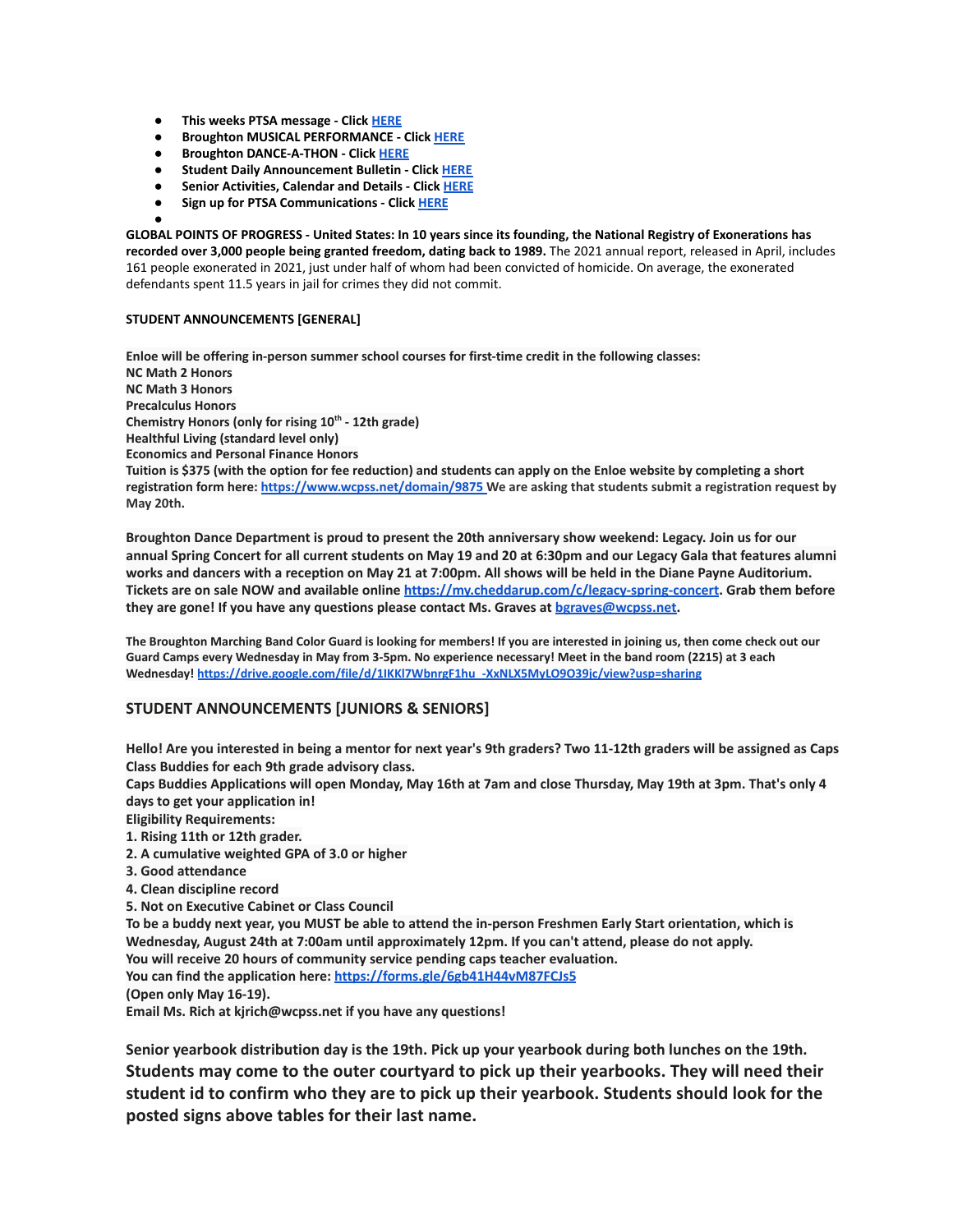# **PACK-THE-NEST A Future Teachers of North Carolina Event**

**hosted by: North Carolina Central University**

To help address the diversity gap between teachers and students in NC public schools, particular attention will **focus on the recruitment of high-achieving juniors and seniors and students of color (e.g. African American,** Hispanic, Native American and Asian)<sup>1</sup>. NCCU SOE will recruit students representing rural, urban and suburban public schools from across the state. Please see enclosed flyer for details. To register your student please click **the [link](https://forms.gle/1MaHrmmkfmE5zvyt5)**

- **● The two-day experience titled Pack-the-Nest (PtN) will also allow students the opportunity to participate in an on-campus summer experience.**
- **● During the interactive virtual event, participants will engage with recent principals- and teachers-of-the-year, novice and veteran classroom teachers, current education majors and NCCU faculty and staff.**

**The College of Agriculture and Life Sciences (CALS) Office of Diversity and Inclusion (ODI) at NCSU** (<http://go.ncsu.edu/calsdiversity>) is hosting a FREE summer program, called CAALS 3-D, from July 25th through July 28th, 2020, for rising 11th and 12th-grade high school students. The CAALS 3D program (Creating Awareness of Agriculture and Life Sciences Disciplines, Degree Programs, and Discoveries) is inviting students from local high schools to NCSU for a four-day research experience with faculty in our college. The goal of this program is to introduce underrepresented students with interests in science, to the science of agriculture and biotechnology, one of the most prolific career paths in North Carolina. **NCSU 2022 Main Campus CAALS 3D Summer Research Experience**

**Dates: Monday, July 25th, through Thursday, July 28th, 2022 Program Information Card: <https://go.ncsu.edu/caals3d-2022-information-card> Student Application Form: <https://go.ncsu.edu/caals3d2022> Teacher Recommendation Form: <https://go.ncsu.edu/caals3drec2022>**

Summer 2022 [Pre-College](https://camps.unca.edu/pre-college-programs/) Programs at UNC Asheville! Each Pre-College program will run from Sunday to Friday, with topics spanning the arts and sciences. All students will live on campus to fully experience university life and the surrounding community. The program cost, which starts at \$1,200, includes lodging, meals, course materials, activities and excursions. Dates for our Summer 2022 Pre-College Programs are June 12-17, June 19-24 and June 26-July 1, 2022, with several programs offered multiple **weeks. Topics include:**

**Film Scoring & Sound Design; Great Smokies Young Writers Workshop;**

**Climate Science; Climate, Robotics, Rocketry & Aerospace Engineering;**

Journalism, Public Relations & Social Media in the Digital Age; Great Smokies Young Writers Workshop; River Ecology & Adventure **(currently on a waitlist);**

Pre-Med (currently on a waitlist). Here is the link to our website with more information and the registration link[:](https://camps.unca.edu/pre-college) **[https://camps.unca.edu/pre-college.](https://camps.unca.edu/pre-college)**

Interested in Williams College [MA]: The 2022 [Windows](https://mx.technolutions.net/ss/c/gsby7xed_Q9kJKoUKuDGdEDQ5EZ0zkf0Se-vEN2pcLJvNieDIGwebw0_W5a1u8B3fbzELF4xmRGdbuWDLA6dHw/3lz/73iF5YGpSreWdvueHbMmUA/h0/ms4neP3bRoQAjixIlq5ySwIoM0gJrWDsFrHRlDdk-VM) on Williams (WOW) application is now available. The WOW fly-in program provides more than 200 high-achieving seniors an all-expenses-paid opportunity to visit campus and experience the Williams community. WOW is a selective program open to rising seniors in the U.S. and Puerto Rico; preference is given to high-achieving students who couldn't otherwise afford to visit Williams. WOW participants stay in dorms with current students, attend classes, meet with professors, and learn about our admission process and our extraordinary financial aid program. Currently, WOW participants will be required to provide proof of Covid-19 vaccination and booster, if eligible, in order to visit campus. We will notify WOW participants should campus Covid-19 policies change. If interested, [apply](https://mx.technolutions.net/ss/c/gsby7xed_Q9kJKoUKuDGdEDQ5EZ0zkf0Se-vEN2pcLJvNieDIGwebw0_W5a1u8B3fbzELF4xmRGdbuWDLA6dHw/3lz/73iF5YGpSreWdvueHbMmUA/h1/N-MCA_KKEyK8iuKV8BcJGpE5_DZfN3c_Kw4V9EoBJQM) using this link by either of our two deadlines: July 1 or August 1, and feel free to contact us with any questions.

**Wake Tech's Summer Bridge program called Eagle Start is a great way for high school seniors who are interested in Wake Tech that have less than a 2.2 GPA to get some developmental courses taken care of for free. Every student that finishes the program receives a free laptop at the end! You can find more information about Eagle Start here: [EAGLE START Bridge](https://www.waketech.edu/student-life/pathways-male-mentoring/eagle-start) [Program | Wake Technical Community College](https://www.waketech.edu/student-life/pathways-male-mentoring/eagle-start)**

**Seniors: Scholarship Bulletin #24 has been posted on our homepage and can be found by going to Students/Seniors/Scholarship Information/Scholarship Bulletins. It has also been posted on the Student Services Webpage [www.broughtonstudentservices.weebly.com.](http://www.broughtonstudentservices.weebly.com)]**

**College & University Reps Visiting Broughton**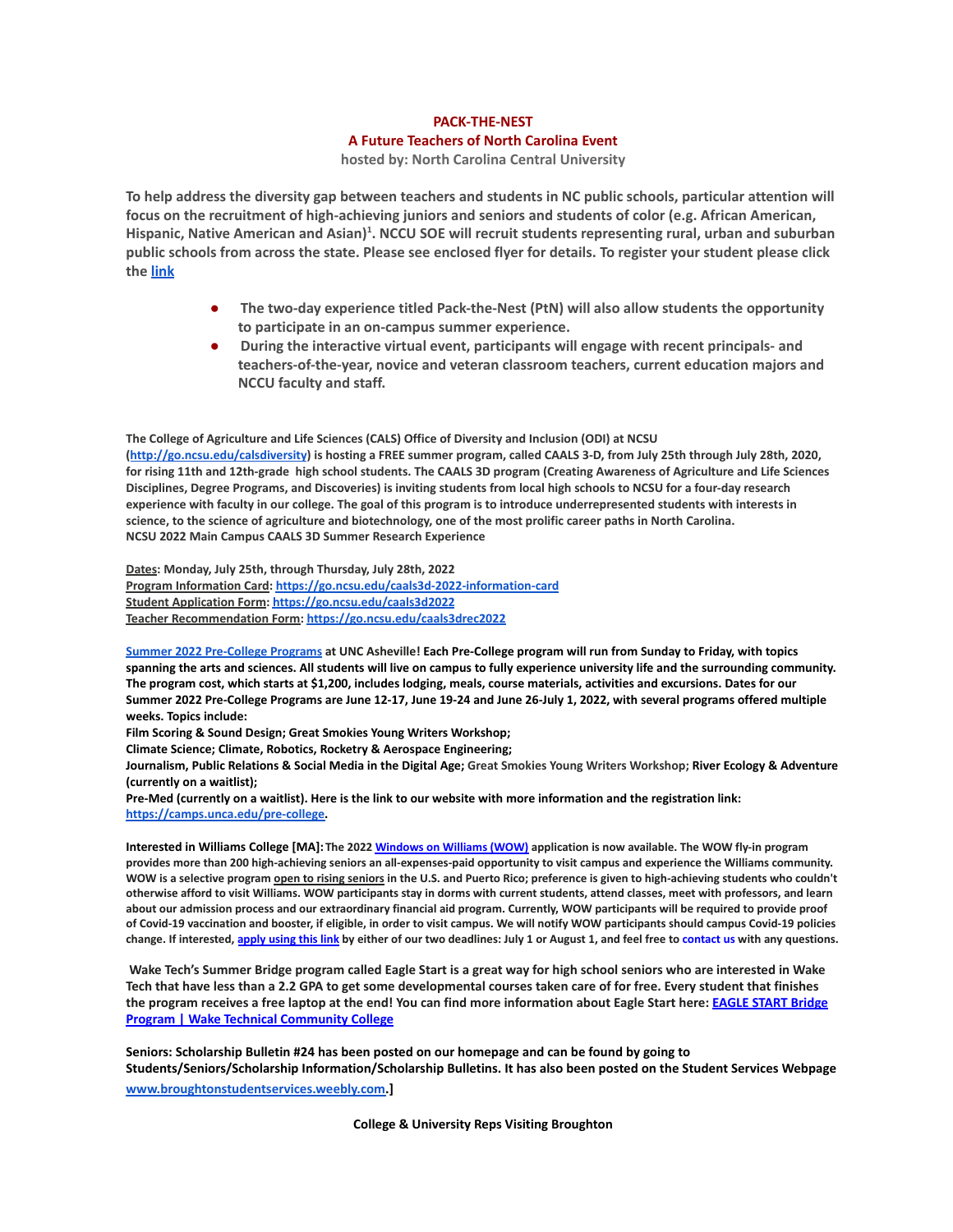**Seniors and Juniors may sign up to meet with college representatives who visit Broughton throughout the year. Sign-up sheets are posted in a notebook outside the Guidance Resource Center [Room 1209]. See Mr. Rudder in the Guidance Resource Center if you have questions.**

### **SUMMER OPPORTUNITIES**

## **[Link to the list that is posted on CFNC with summer enrichment opportunities] <https://www2.cfnc.org/studentEnrichment>**

**Marist College [NY] offers Marist's 23 unique In-Person and Virtual Summer Pre-College programs. The programs offer rising juniors and seniors the opportunity to earn three transferable college credits while working with faculty, interacting with their peers from across the U.S. and around the world, and experiencing life as a college student. In-Person Sessions are offered June 26-July 9 and July 10-July 23. A virtual session is offered July 10-July 31. The free application is available at [www.marist.edu/precollege](http://www.marist.edu/precollege).**

**The Miami University Summer Scholars Program offers an opportunity for academically talented rising high school juniors and seniors to spend one week on Miami's campus exploring a topic of their choice alongside a leading faculty and professional experts. More information regarding the program can be found online at MiamiOH.edu/SummerScholars.**

**The City of Raleigh: Parks, Recreation and Cultural Resources is currently hiring for many FUN summer camp job opportunities including the Raleigh Summer Youth Program. Our positions fit perfectly into the schedule for both students AND teachers.**

- **● Parks and Recreation hires staff starting at 15 years old in positions such as Lifeguard, Camp Counselor, Cashier, Regional Coordinator and Camp Director. <https://www.governmentjobs.com/careers/raleighnc>**
- **● The Raleigh Summer Youth Programs hires staff ages 15-18 in a wide variety of jobs- both virtual and in-person. Deadline to apply to this program is March 31st**
- **<https://raleighnc.gov/Community/content/CommServices/Articles/SummerYouthEmployment.html>**
- **● Pay ranges from \$11-15/ hour depending on the position**

**The Thurgood Marshall College Foundation Fleisher HBCU Scholars Summer Program on the campus of Fayetteville State University is designed for current Juniors heading into their Senior year. It is a Hybrid program with a Virtual and on** campus portion (Live on campus for a week). Virtual Experience - June 1 - 21, 2022. On-Campus Experience - June 22 -**28, 2022. Students are not committed to enrolling at Fayetteville State University at all as part of the program, it is simply an experience…targeting students interested in studying in the business field. Students can apply for the program and get more details here: [TMCF Fleischer HBCU Scholars](https://www.uncfsu.edu/fsu-admissions/undergraduate-admissions/freshman/tmcf-fleischer-hbcu-scholars-program) Program (uncfsu.edu)**

**Are your students thinking about college? Do they talk about careers in engineering, medicine, or business? Students can explore different career paths and majors, live on a university campus, and challenge themselves with Rochester's Pre-College Programs! Our summer programs give students the freedom to experience Rochester's unique curriculum and join others from around the world. These programs not only give students a taste of the college experience, but also introduces students to unique perspectives, cultures, and ways of thinking about the world. Learn more about the program. Check out [Rochester's programs](https://mx.technolutions.net/ss/c/VpDhrCrvzjOrNk6AZ3TbHmfciYltKrD7MBPJoCczPWIpxnRQzWKzzHDQWRCT4ITrZgBGUpBV0oJyZx6JR4wlKA/3k5/S_JCymRIRTKmq8wpxCFQXg/h1/NhgfUr5_fLermZgjpTef9a9tmAUC5e_IGJRjXZLuFKQ) for the summer.**

N.C. A&T University is excited to let you know that we are now accepting applications for the 30th annual [Summer](https://ncat.us10.list-manage.com/track/click?u=16e0de389d8e5c15344477a62&id=d5f9e08b9c&e=61b6ee945d) High School [Transportation](https://ncat.us10.list-manage.com/track/click?u=16e0de389d8e5c15344477a62&id=d5f9e08b9c&e=61b6ee945d) Institute (STI). The four-week program is packed full of fun and educational activities, including guest speakers, group projects, and trips, and designed to be a bonding, rewarding, and even life-changing experience for young minds. STI is free and introduces students to the educational paths and fields of transportation and supply chain and the many lucrative careers available. For the first time in two years but in keeping with the program's tradition, we are happy to announce that STI will be held in person on the A&T campus this year. All rising 11th and 12th graders with a 2.5 or greater GPA are welcome to apply! Don't **hesitate to contact Nick Allen if you have any questions (336-285-3314 or nrallen1@ncat.edu).** [Applications](https://ncat.us10.list-manage.com/track/click?u=16e0de389d8e5c15344477a62&id=b587740df6&e=61b6ee945d) due by April 15th [available](https://ncat.us10.list-manage.com/track/click?u=16e0de389d8e5c15344477a62&id=b587740df6&e=61b6ee945d) here.

**This summer, Marist is offering 23 unique In-Person and Virtual Summer [Pre-College](https://api.targetx.com/email-interact/redirect?id=MTEwMDAwNDI5IDcwMTFQMDAwMDAwdWRmRVFBUSBhMEcxUDAwMDAxVjd5MkxVQVIgMDAzMWEwMDAwMEJVenBBQUFU&link=https%3A//www.marist.edu/admission/summer-pre-college&tlink=aHR0cHM6Ly93d3cubWFyaXN0LmVkdS9hZG1pc3Npb24vc3VtbWVyLXByZS1jb2xsZWdl) programs, giving students the** opportunity to earn three transferable college credits while they're still in high school!Some of our 2022 Summer **Pre-College programs include:**

- **● Social Media Marketing and Influencing (new in 2022!)**
- **● Pre-Law**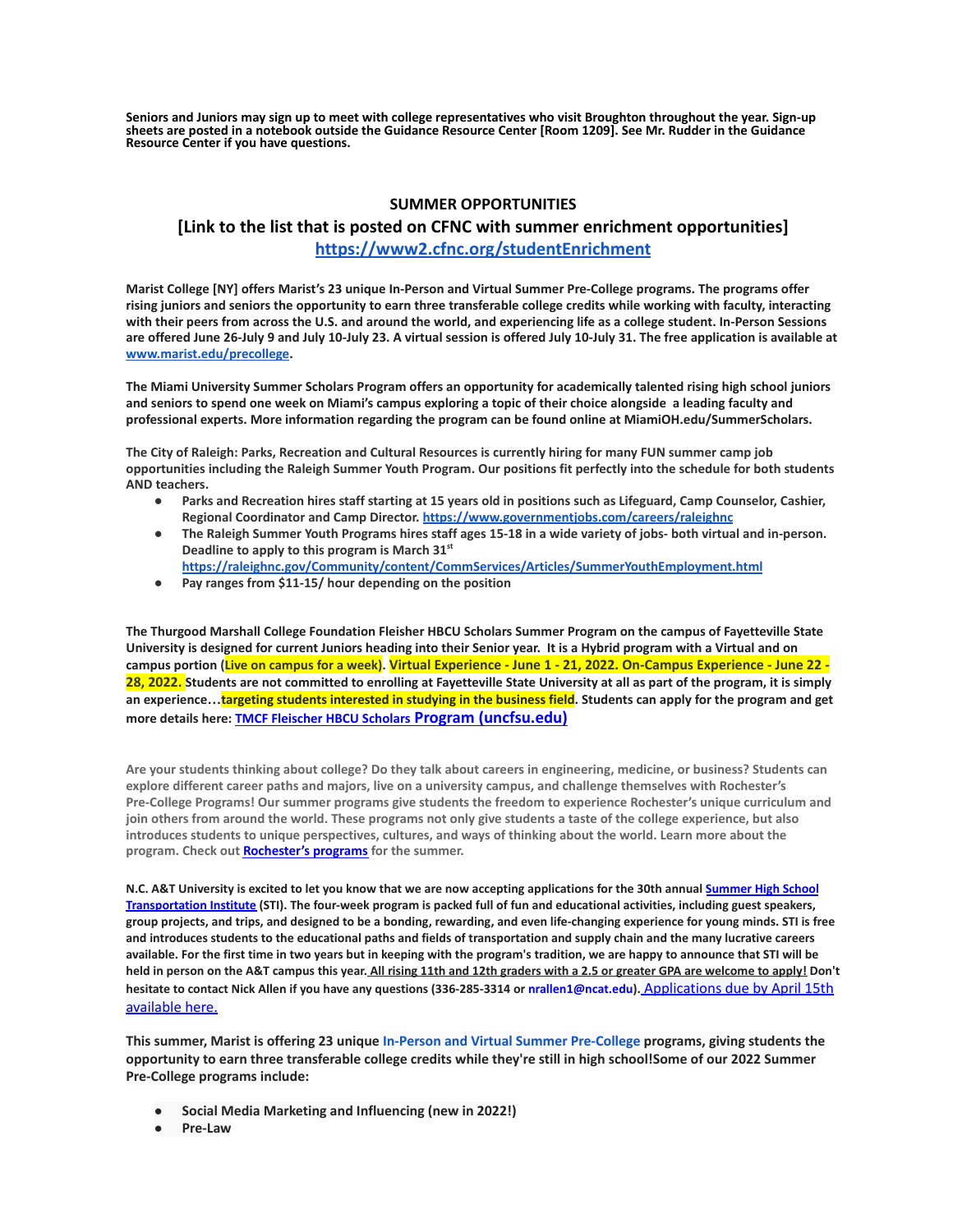- **● Fashion Merchandising**
- **● Pre-Health**
- **● Musical Theatre (new in 2022!)**
- **● Game Design**

The free application for 2022 Summer [Pre-College](https://api.targetx.com/email-interact/redirect?id=MTEwMDAwNDI5IDcwMTFQMDAwMDAwdWRmRVFBUSBhMEcxUDAwMDAxVjd5MkxVQVIgMDAzMWEwMDAwMEJVenBBQUFU&link=https%3A//www.marist.edu/admission/summer-pre-college/how-to-apply&tlink=aHR0cHM6Ly93d3cubWFyaXN0LmVkdS9hZG1pc3Npb24vc3VtbWVyLXByZS1jb2xsZWdlL2hvdy10by1hcHBseQ%3D%3D) is currently live! A complete application requires a personal essay, high school transcript, and recommendation form. Applications are reviewed on a rolling, space available basis per program. If you have any questions don't hesitate to reach out to our office at precollege@marist.edu or call (845) **575-3047.**

### **A UNC Medical Center Initiative**

#### **Summer 2022 High School Volunteer Program**

**Volunteer Services is excited to announce the Summer High School Volunteer Program is back and applications are now available. If you know of a high school student who is at least 14 years old, has completed the ninth grade and is looking for a chance to learn more about working in a hospital environment this could be just the program for them! Opportunities are available at both the Chapel Hill and Hillsborough campuses.**

**[Learn more about requirements, logistics and how to apply](https://www.uncmedicalcenter.org/uncmc/support/volunteer-services/high-school-volunteers/).**

Registration is now open for Summer 2022 [Pre-College](https://mx.technolutions.net/ss/c/cHS6KxvaczfHhqkpLrKMJVWPxcQYRt0e0iEku2lDCy7TWiJx1_55o8zjVGV1sVk6/3jg/1SU4Iqm8RKCGs9Kqp3oKCA/h1/8KmmmA0tWn519kb2cHeogzMl7YlN_0BGLRgnvms3mCI) Programs at UNC Asheville! Limited spaces are available, so we encourage early registration. Each Pre-College program will run from Sunday to Friday, with topics spanning the arts and sciences. All students will live on campus to fully experience university life and the surrounding community. The program cost, which starts at \$1,200, includes lodging, meals, course materials, activities and excursions. Programs follow COVID protocols and University community expectations, and offer a flexible cancellation policy. Dates for our Summer 2022 Pre-College Programs are June 12-17, **June 19-24 and June 26-July 1, 2022, with several programs offered multiple weeks. Topics include:**

- **● Pre-Med**
- **● River Ecology & Adventure**
- **● Great Smokies Young Writers Workshop**
- **● Film Scoring & Sound Design**
- **● Climate, Robotics, Rocketry & Aerospace Engineering**
- **● Journalism, Public Relations & Social Media in the Digital Age**
- **● Climate Science**

**For more information or to register, please visit [https://camps.unca.edu/pre-college.](https://mx.technolutions.net/ss/c/BQM-IylQKwVhFDmSUz94JMzQQ0hkkx5ESJs5UdbzD71mct6i1Y__RJ3rL4CzntUn/3jg/1SU4Iqm8RKCGs9Kqp3oKCA/h2/MZqaRAcrABE7L3WtqgiOohchCUtuWHHU1_eALUf2hTU)**

If you're looking for a way to help your college-bound high school students make important decisions about life after high school, encourage them to join us at Rochester Institute of Technology this summer for [Explore](https://mx.technolutions.net/ss/c/gsby7xed_Q9kJKoUKuDGdB9R9sive_ZsM1Qb_nhkgjA08w4AqgRoJb0vlLFSSjZT/3j6/cfOu9R3lR8u3xTRhpngdYQ/h2/xzdGfzy3I2uSoAWXNd4vWkN1gV7yfnaiLQn6UQatgnc) Your Future! EYF is a week-long, on-campus summer program for college-bound deaf and hard-of-hearing high school students who will enter their junior or senior year in fall 2022. During EYF, students learn how their interests can lead them to a career, and they explore career options in various fields, including the arts, business, computers, engineering, science, and more specific topics, such as the internet of things, 3D printing, entrepreneurship, emotional intelligence, and biology. Students who attend EYF receive an application fee waiver to apply to RIT at no cost, and those who enroll at RIT for college will receive a scholarship. That's right, when they participate in EYF, they can apply to RIT for college at no cost, and they'll receive a scholarship!There are two EYF sessions. Your students can choose the session that works best for them.Session I: July 9-14; Session II: July 16-21. Students who participate in EYF this summer will meet other deaf and hard-of-hearing students from all over the country, and it's a wonderful opportunity for them to make new friends! [Check](https://mx.technolutions.net/ss/c/gsby7xed_Q9kJKoUKuDGdB9R9sive_ZsM1Qb_nhkgjA08w4AqgRoJb0vlLFSSjZT/3j6/cfOu9R3lR8u3xTRhpngdYQ/h3/EJAJ5IZYnhy_5EoPb20FqK_vFekSoBF5wdP5m4I0v8E) out EYF, and encourage your students to apply [today!](https://mx.technolutions.net/ss/c/VpDhrCrvzjOrNk6AZ3TbHsDAoOWeZg67sWX3pIhEAGxCWhE-b5_ccZhgCUBu0qQbXV3r3Sp2r3bvI44-_FnkWzKY8PPT-NIXylVlj1p1QBc/3j6/cfOu9R3lR8u3xTRhpngdYQ/h4/z_F1GbKvjAXrSXS3vh6GZk3C0_JRjjBhcsu_861EJVE) If you have any questions, contact us at 585-475-6700, toll-free in the U.S. and Canada at 1-866-644-6843, by videophone at 585-743-1366 or by email at [EYFinfo@rit.edu.](mailto:EYFinfo@rit.edu)

Oxford Royale Academy's International Summer School 2022 on the campus of the University of Oxford. Participants choose from 19 fascinating courses, taught by experts in their field. Students live, dine and study on the campus of the University of Oxford **with people from all over the world. Apply at [www.oxford-royale.com](http://www.oxford-royale.com).**

The University of the South would like to invite students to join our Chinese [Language](https://mx.technolutions.net/ss/c/eakQ-C8DCmUrd8y7yBWDFiYAOUoJQ4pz7MfbEBpip6l0y_Hm_m-q4S1NAhKySW0l0l52Av-XFInBcX_HbKNhaFaTuY25zEq03f7H2jjkYbiZerVnvT_jJBJvBnD8L-82oFcjCA4feCp5rOrmzPCcig/3h1/Zb0AzY0dSO6ybsQoCzalvA/h1/a-eaRv0bEo5dxrOjmNABke9N9q3IKNCmv7tp3yn1eRg) Camp! The program's primary goal is to **immerse students in the language and culture of China, while enjoying Sewanee's 13,000 acre campus.**

**When: June 15 - July 1, 2022**

**Where: The University of the South, Sewanee, TN**

**Who: Rising high-school sophomores, juniors and seniors. Experience with Chinese language is not required.** Students participating in the program will spend a few hours in the classroom each day, before taking their learning outside and enjoying the many outdoor activities available during the summer at Sewanee in an immersive language environment. Given the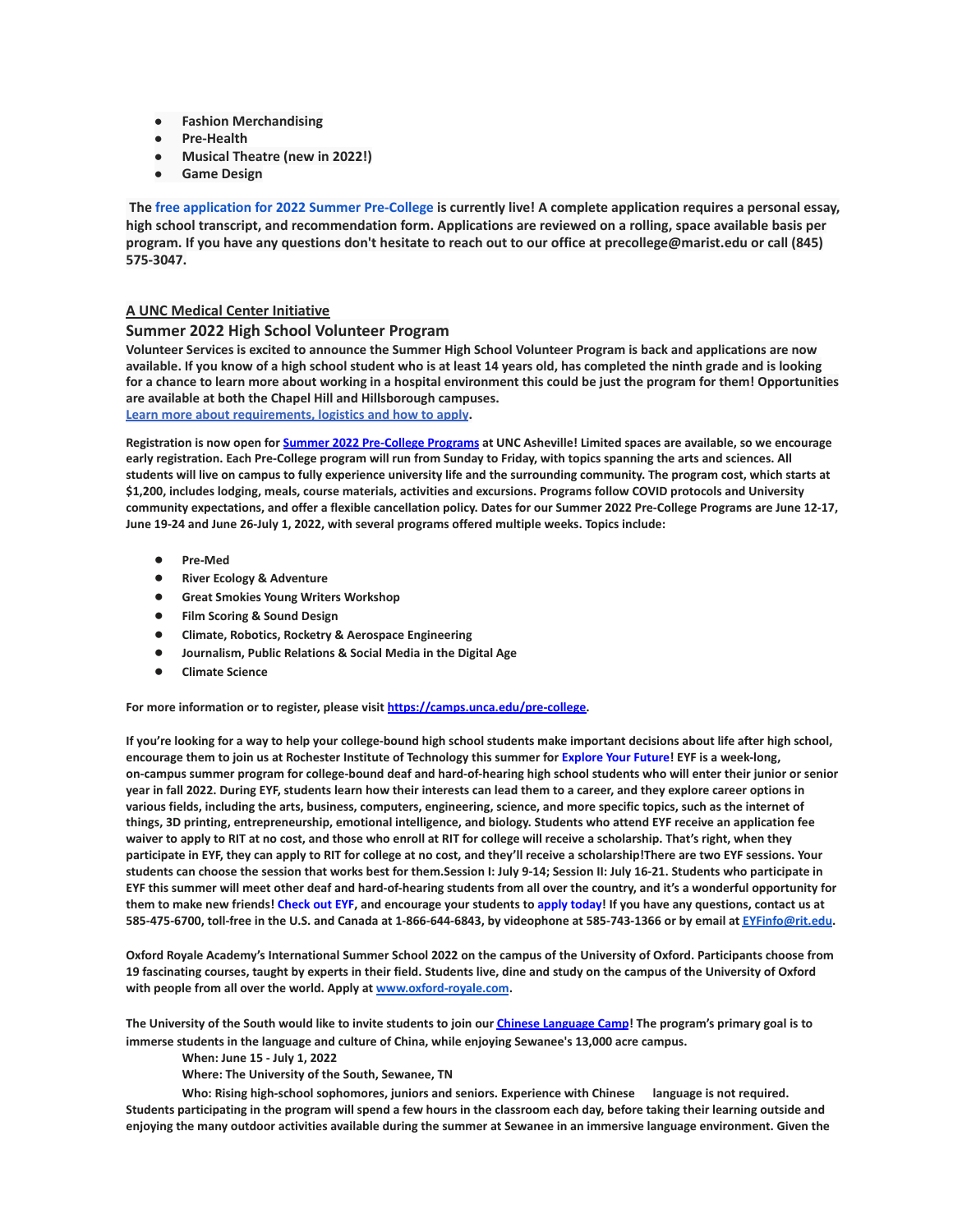**immersive environment, all students are encouraged to apply. Students should be prepared for a variety of outdoor activities including swimming, hiking, rock-climbing, hiking, gardening, caving, camping, and more! For more information about the camp as well as scholarship opportunities, students can visit the Sewanee Chinese Language Camp [website.](https://mx.technolutions.net/ss/c/eakQ-C8DCmUrd8y7yBWDFiYAOUoJQ4pz7MfbEBpip6l0y_Hm_m-q4S1NAhKySW0l0l52Av-XFInBcX_HbKNhaFaTuY25zEq03f7H2jjkYbiZerVnvT_jJBJvBnD8L-82oFcjCA4feCp5rOrmzPCcig/3h1/Zb0AzY0dSO6ybsQoCzalvA/h2/75iusWoe6oX7KGnwrl--J5PGQK1G9zr9iO3WkMg5UHE)**

**SCAD Summer Seminars. Connect with creatives from around the world. During the weeklong program, participants choose two workshops from a palette of award=winning academic programs, including animation, fashion, film and television, graphic design, illustration, interior design, photography, sequential art, and more. For more information, visit [www.scad.edu/sss.](http://www.scad.edu/sss)**

The University of Chicago's summer pre-college programs draw from the multidisciplinary emphasis and intellectual richness of the College's Core curriculum. Programs with in-person and online courses include: **Immersion:** Course subjects include American politics, biotechnology, developmental psychology, philosophy, physics and more.

**One-Week Enrichment:** Whether it be leadership, civil discourse, or quantitative analysis of complex problems, each program will advance and enhance skills that students can apply to their studies in high school, college, and beyond. **Stones and bones:** Students go behind the scenes at the Field Museum - one of the world's great natural history museums -

and into the field in Wyoming to learn how fossils are collected, analyzed, and conserved. **UChicago Summer Online:** From anywhere in the world, students can explore subjects like biochemistry, art, and quantitative

finance through five-week courses involving real-time interaction, engaging class discussion, and group projects. To learn more about Summer Session, or to apply to the program, visit [www.summer.uchicago.edu](http://www.summer.uchicago.edu).

# **Job Opportunities**

Amy Peake, Director of Employment for several of our area Zaxby's restaurants, Now that school is back in swing, I would like to reach out to advertise employment. Our Zaxby's group pride ourselves with bringing on high schoolers and helping them to develop workplace skills that will benefit them in their adult working life. Many of our graduated students who go off to college come back to work with us during school breaks.



*Amy L. Peake* **Director of Employment ZaxNC, Inc. (919) 909-2529**

**My name is Camden McKinstry, I am the Regional Manager for the UPS Store in the Village District right down the road from Broughton.We are in need of part-time employment at our store. There is an absolutely wild staffing shortage for part time workers these days so we have decided to start hiring high school aged workers.**

**The UPS Store Cameron Village 514 Daniels Street Raleigh, NC 27605 919.834.2121 Web <https://www.theupsstore.com/2325>**

**The Director of Camp Royall, the nation's largest and oldest camp for people with autism is in search of dynamic high school students who are interested in learning more about**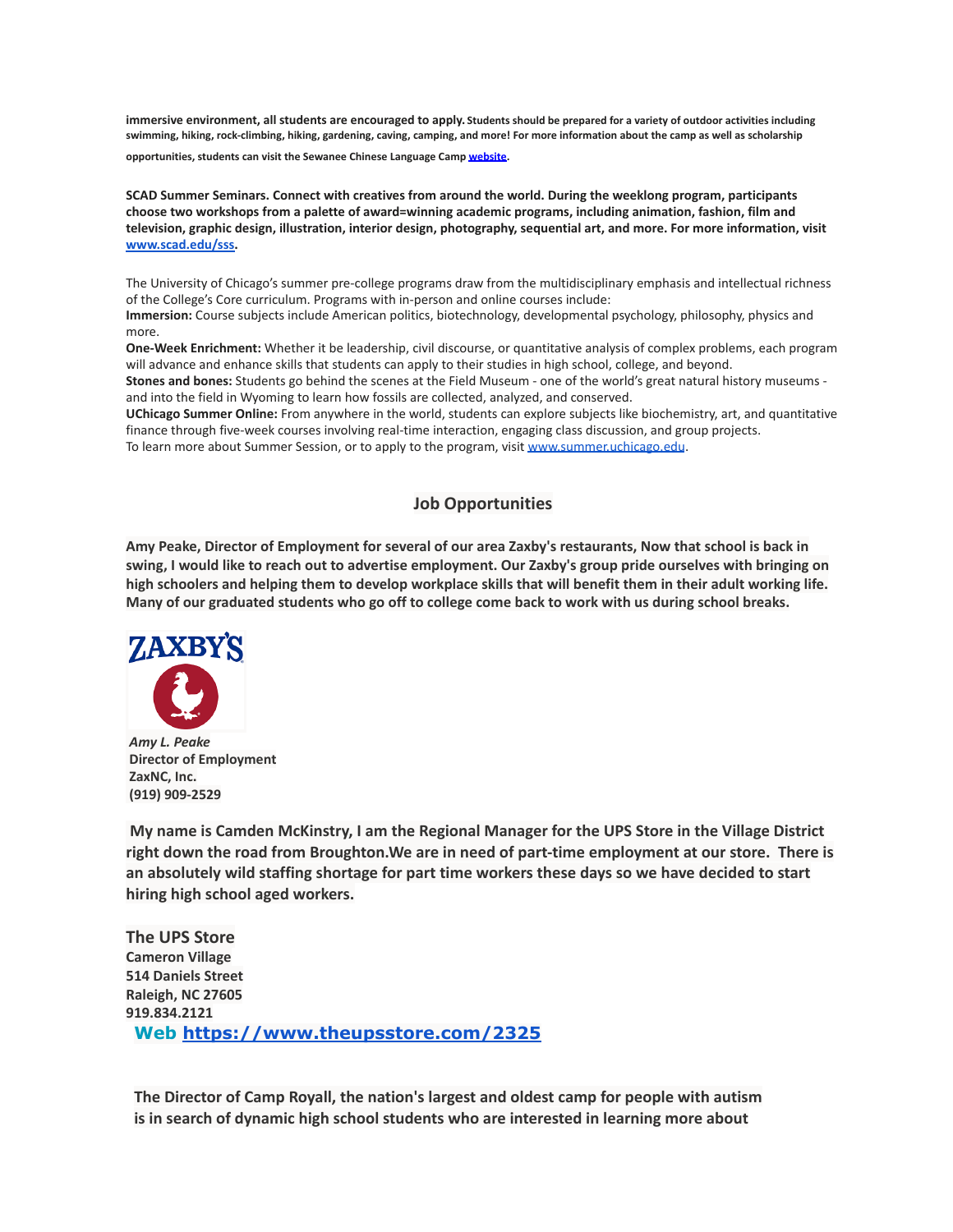**human services and specifically working with those with special needs (autism).We can offer volunteer opportunities during the school year (and in the summer) for those in need of service hours (any age) and we can offer training and paid employment for students 17 years of age and older as well. If interested, visit [www.camproyall.org.](http://www.camproyall.org)**